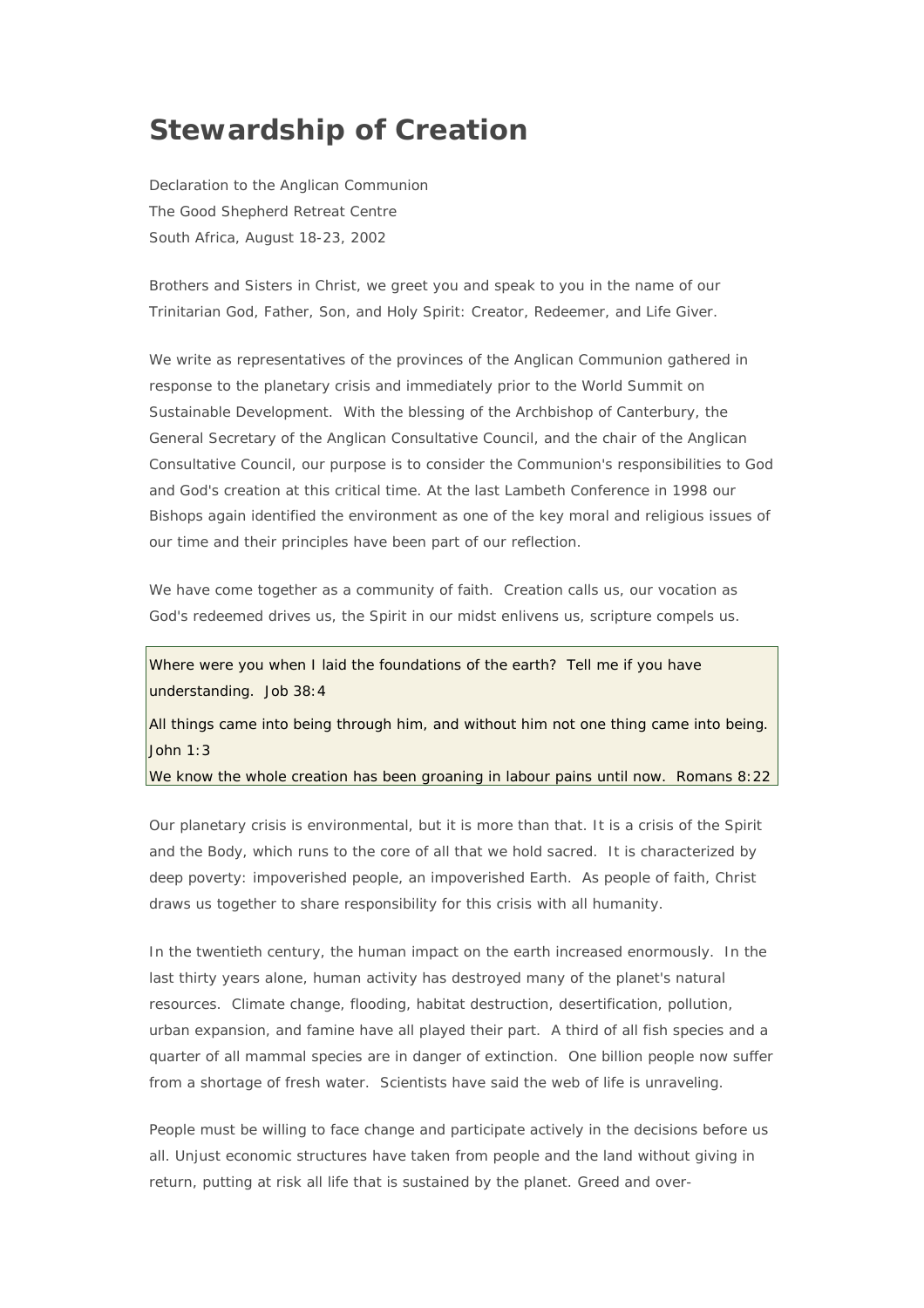consumption, which have dictated so much of economic development in the past, must be transformed into generosity and compassion. Transformation is, at its heart, a spiritual matter; it includes every aspect of our lives. As members of the Anglican Communion, at all levels of its life, we must play our part in bringing about this transformation toward a just, sustainable future. Now is the time for prayerful action based on the foundation of our faith.

In 1998, the Bishops of the Anglican Communion resolved to face these challenges and provided the scriptural and theological justification for the involvement of the Church in caring for creation. We recognize this and other ongoing work of people in the communion. Such work needs our support. However, it is not enough.

We urge you to acknowledge the gravity of our call to prayer and action. Both individuals and decision-making bodies of the Church at all levels need to be actively involved in addressing these problems. As brothers and sisters in Christ's Body and as fellow Anglicans seeking to fulfill our baptismal covenant and witness to the power of the Holy Spirit in Christ, we ask you, in your parishes, dioceses, or provinces, acting at the most appropriate level, and in cooperation with ecumenical and interfaith partners wherever possible to undertake the following:

- To acknowledge that the Churchs mission must now take place in the context of a life and death planetary crisis whose impact affects all aspects of the Churchs life and mission.
- To bring prayers and actions concerning ecology, environmental justice, human rights, and sustainable development to the forefront of public worship as well as private and corporate reflections on the Holy Scriptures.
- To support the struggle of indigenous peoples to maintain their cultural heritage, natural heritage, and human rights.
- To encourage all members of our congregations to understand that God calls us to care for the creation by making our communities and environments better places for the next generation than they were in our lifetime.
- To actively support initiatives in all Churches and communities that are concerned with the planetary crisis.
- To help publicize and network information, developments, events, publications and all sources of knowledge among our friends, neighbours, congregation members, Church leaders, and government officials.
- To encourage links among our provinces, dioceses, and parishes worldwide to increase understanding of the many issues involved and how they are interrelated.
- To support opportunities for younger people to experience first-hand how people in their own and other congregations and communities are affected by the planetary crisis and how they can work to change the world in which they live.